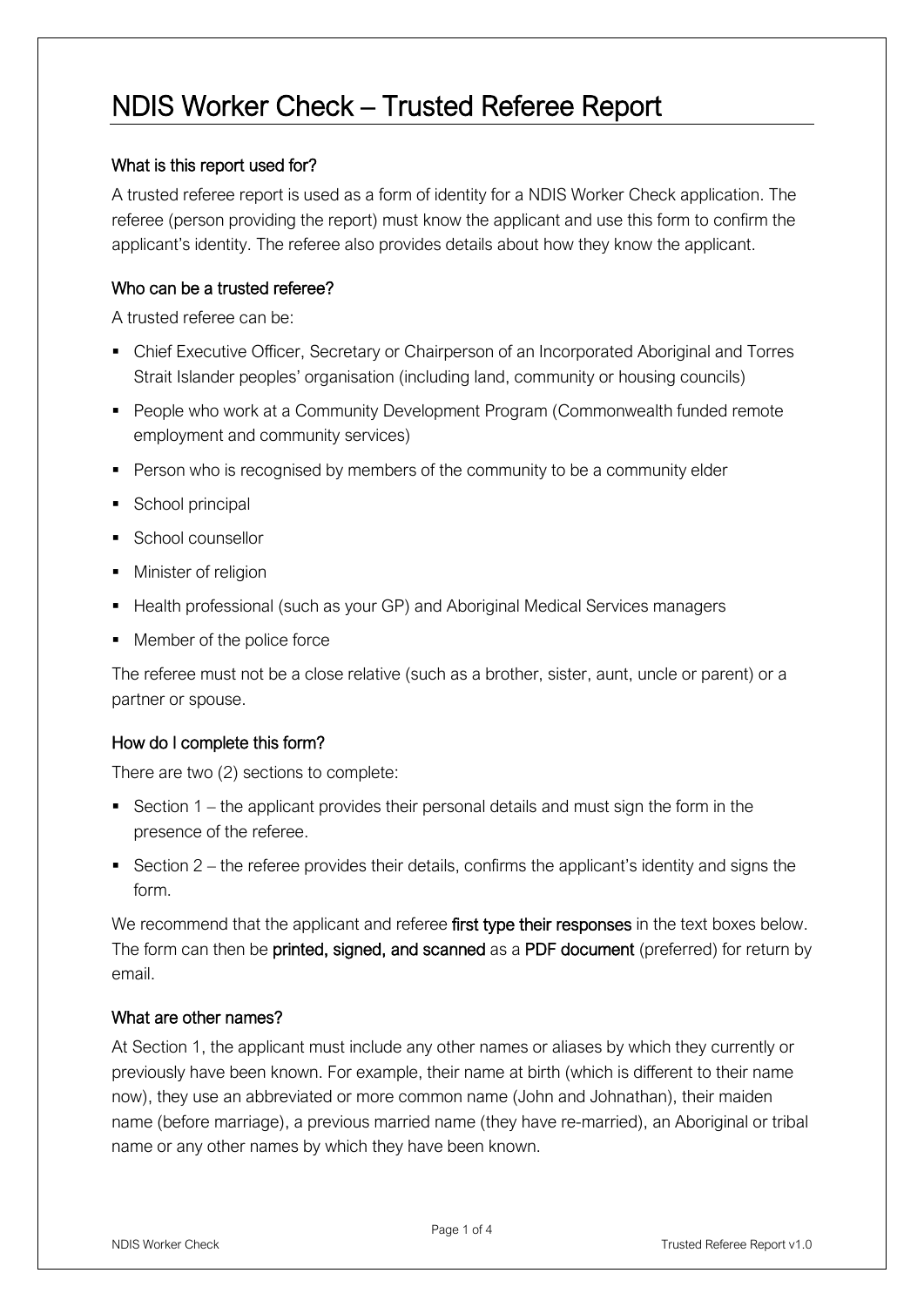## SECTION 1 – NDIS Worker Check applicant details

First name:

Middle name:

Last name:

Other names:

#### Birth details:

Date of birth:

Suburb / town:

State / territory:

Country:

#### Current residential address:

Street address:

Suburb / town:

State / territory:

Postcode:

## Applicant must sign in the presence of the referee

Applicant Signature: ……………………………………………….

Date: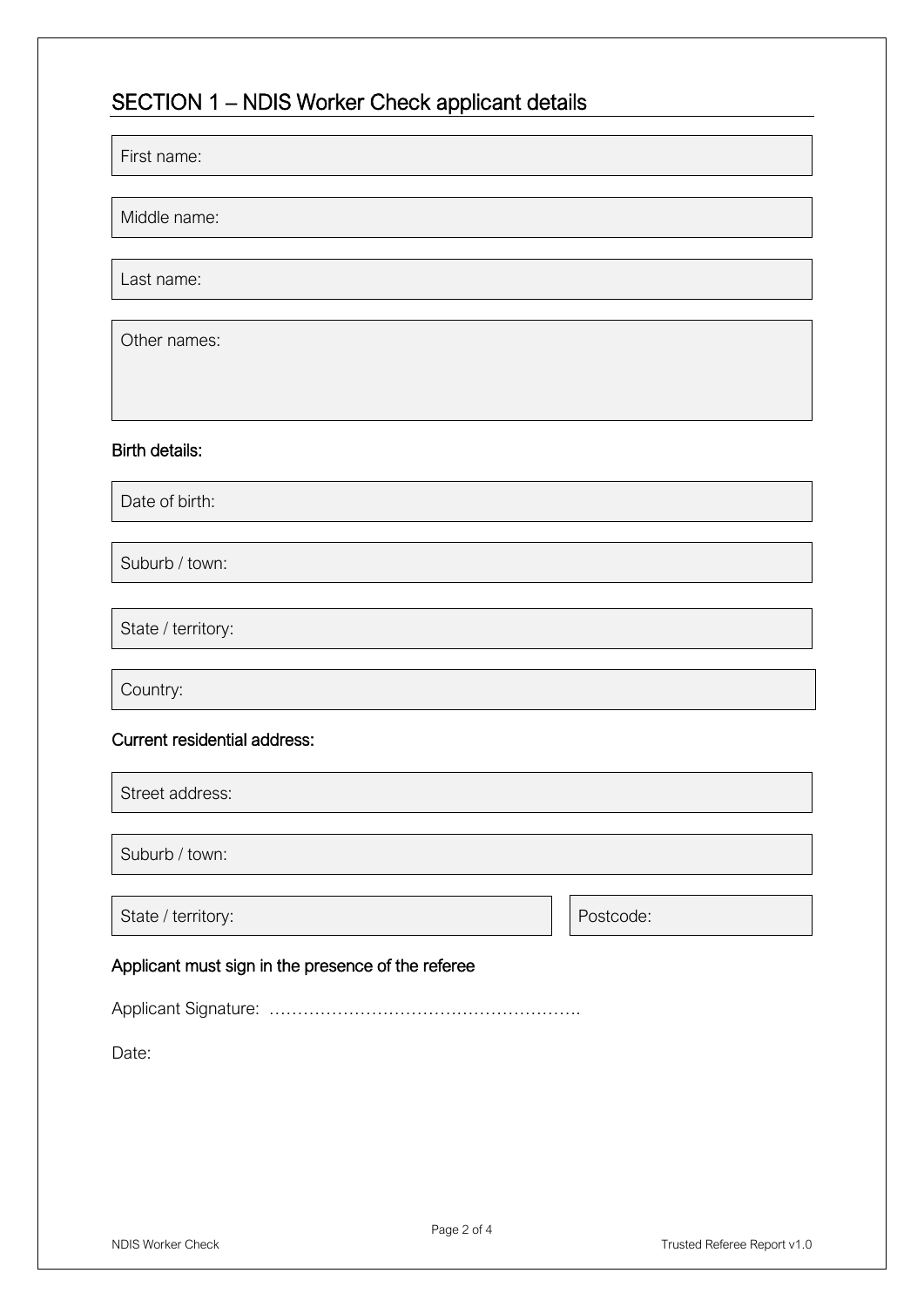## SECTION 2 – Referee's details

| First name: |  |
|-------------|--|
|-------------|--|

Last name:

Title / position:

Organisation name:

ABN (if applicable):

Address (work):

Phone number (work):

Email address (work):

## Relationship with the applicant:

| I know the applicant:     | Professionally | Personally |
|---------------------------|----------------|------------|
|                           |                |            |
| How I know the applicant: |                |            |
|                           |                |            |
|                           |                |            |
| I have known them since:  |                |            |

## I confirm the applicant's identity information by:

| Personal knowledge                    | Organisation records | Council records |
|---------------------------------------|----------------------|-----------------|
| School records                        | Church records       | Medical records |
| Other (please provide details below): |                      |                 |
|                                       |                      |                 |
|                                       |                      |                 |
|                                       |                      |                 |
|                                       |                      |                 |